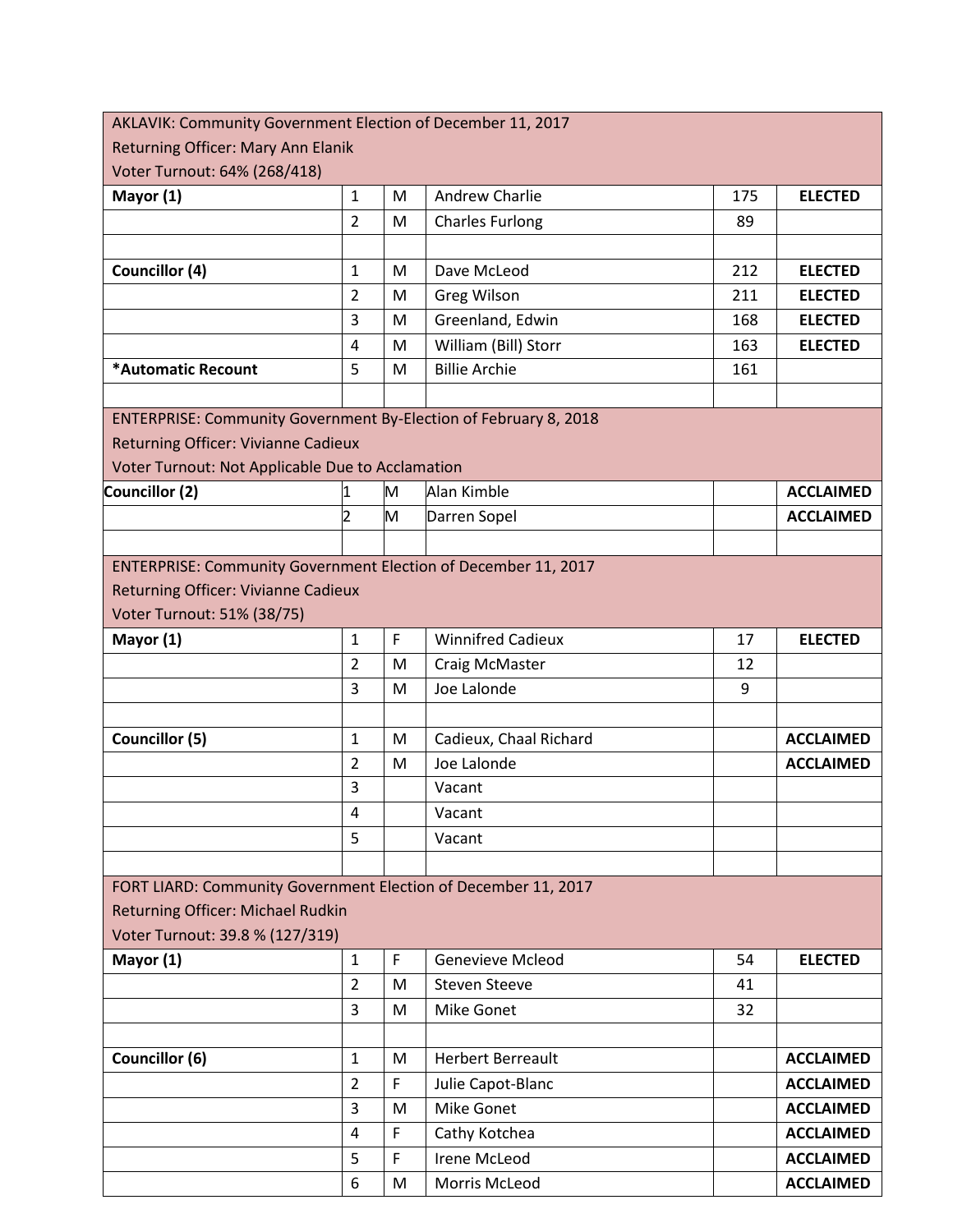| FORT RESOLUTION: Community Government Election of December 11, 2017                                                                    |                |             |                      |     |                  |
|----------------------------------------------------------------------------------------------------------------------------------------|----------------|-------------|----------------------|-----|------------------|
| Returning Officer: Lorraine Villenueve                                                                                                 |                |             |                      |     |                  |
| Voter Turnout: 63.5 % (209/329)                                                                                                        |                |             |                      |     |                  |
| Mayor (1)                                                                                                                              | $\mathbf{1}$   | M           | Louis Balsillie      | 98  | <b>ELECTED</b>   |
|                                                                                                                                        | $\overline{2}$ | M           | <b>Gary Baily</b>    | 60  |                  |
|                                                                                                                                        | 3              | F           | Elizabeth Ann McKay  | 27  |                  |
|                                                                                                                                        | 4              | M           | Patrick Simon        | 24  |                  |
|                                                                                                                                        |                |             |                      |     |                  |
| <b>Councillor (3)</b>                                                                                                                  | $\mathbf{1}$   | M           | <b>Frank Fabian</b>  | 103 | <b>ELECTED</b>   |
|                                                                                                                                        | $\overline{2}$ | M           | Greg Villenueve Sr.  | 93  | <b>ELECTED</b>   |
|                                                                                                                                        | 3              | M           | <b>Patrick Simon</b> | 74  | <b>ELECTED</b>   |
| *Automatic Recount                                                                                                                     | $\overline{4}$ | M           | Tommy Unka           | 72  |                  |
|                                                                                                                                        | 5              | M           | Dave Pierrot         | 68  |                  |
|                                                                                                                                        | 6              | F           | Elizabeth Ann McKay  | 53  |                  |
|                                                                                                                                        | $\overline{7}$ | M           | <b>Wilfred Simon</b> | 48  |                  |
|                                                                                                                                        | 8              | M           | Robert Sayine Sr.    | 34  |                  |
|                                                                                                                                        |                |             |                      |     |                  |
| PAULATUK: Community Government Election of December 11, 2017<br>Returning Officer: Gilbert Thrasher Jr.<br>Voter Turnout: 35% (77/220) |                |             |                      |     |                  |
| Councillor (4)                                                                                                                         | $\mathbf{1}$   | M           | Albert Ruben         | 46  | <b>ELECTED</b>   |
|                                                                                                                                        | $\overline{2}$ | M           | Jason Reidford       | 43  | <b>ELECTED</b>   |
|                                                                                                                                        | 3              | M           | Gilbert Thrasher Sr. | 40  | <b>ELECTED</b>   |
|                                                                                                                                        | $\overline{4}$ | M           | <b>Tony Green</b>    | 31  | <b>ELECTED</b>   |
| *Automatic Recount                                                                                                                     | 5              | F           | Jermaine Green       | 30  |                  |
|                                                                                                                                        | 6              | M           | Nelson Ruben         | 30  |                  |
|                                                                                                                                        | $\overline{7}$ | F           | Eileen Ruben         | 26  |                  |
|                                                                                                                                        |                |             |                      |     |                  |
| SACHS HARBOUR: Community Government Election of December 11, 2017                                                                      |                |             |                      |     |                  |
| Returning Officer: Andrea Keogak                                                                                                       |                |             |                      |     |                  |
| Voter Turnout: 61.5.% (48/78)                                                                                                          |                |             |                      |     |                  |
| Mayor (1)                                                                                                                              | $\mathbf{1}$   | $\mathsf F$ | <b>Betty Haogak</b>  | 26  | <b>ELECTED</b>   |
|                                                                                                                                        | $\overline{2}$ | M           | Manny Kudlak         | 14  |                  |
|                                                                                                                                        | 3              | M           | Earl Esau            | 08  |                  |
|                                                                                                                                        |                |             |                      |     |                  |
| <b>Councillor (5)</b>                                                                                                                  | $\mathbf{1}$   | M           | Norman Anikina       |     | <b>ACCLAIMED</b> |
|                                                                                                                                        | $\overline{2}$ | F           | Sharon Green         |     | <b>ACCLAIMED</b> |
|                                                                                                                                        | 3              | F           | Donna Keogak         |     | <b>ACCLAIMED</b> |
|                                                                                                                                        | 4              | F           | Angela Keogak        |     | <b>ACCLAIMED</b> |
|                                                                                                                                        | 5              |             | Vacant               |     |                  |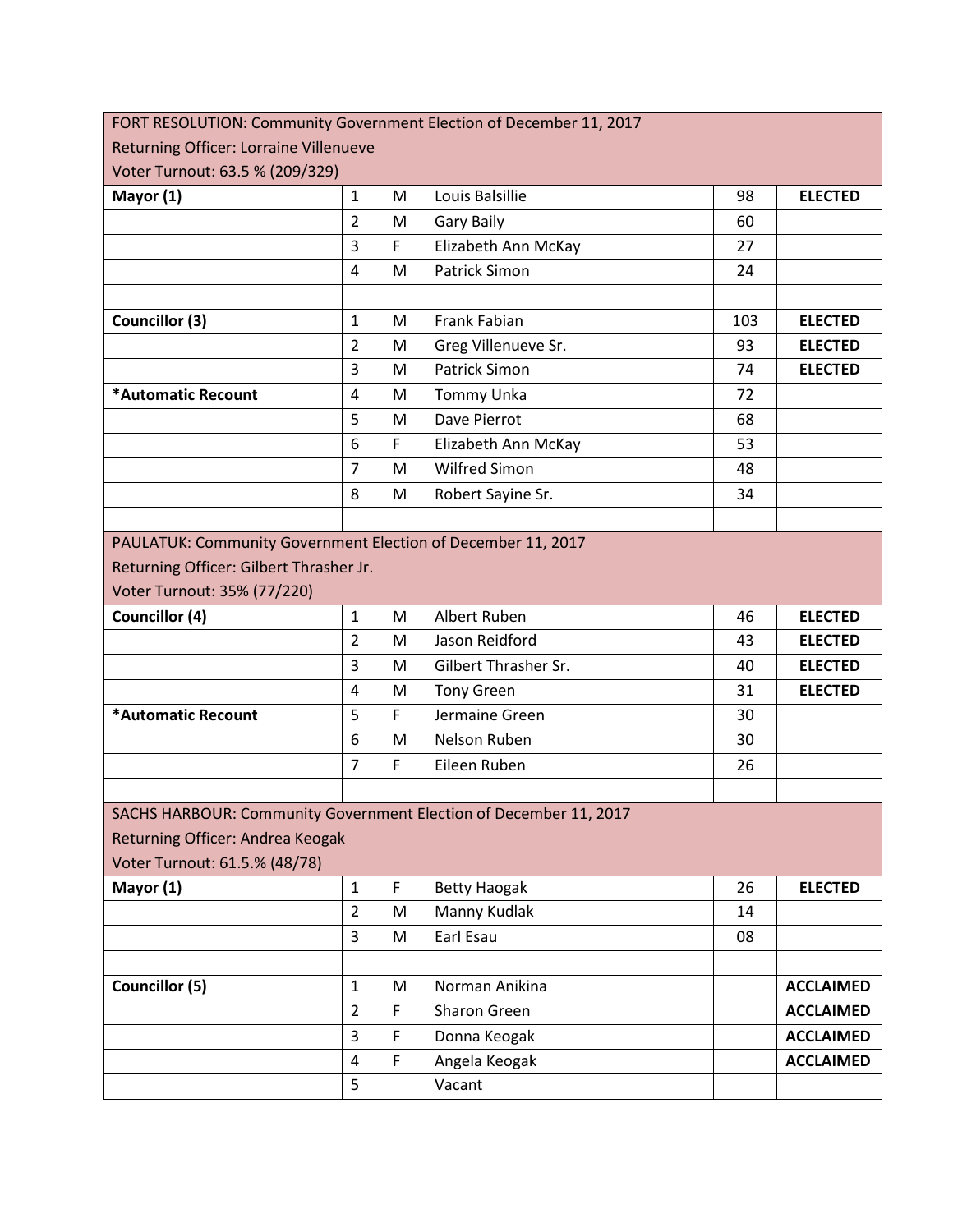| TUKTOYAKTUK: Community Government Election of December 11, 2017 |                |    |                         |     |                |  |  |
|-----------------------------------------------------------------|----------------|----|-------------------------|-----|----------------|--|--|
| <b>Returning Officer: Molly Nogasak</b>                         |                |    |                         |     |                |  |  |
| Voter Turnout: 42.8% (246/575)                                  |                |    |                         |     |                |  |  |
| Mayor (1)                                                       | $\mathbf{1}$   | M  | Merven Gruben           | 110 | <b>ELECTED</b> |  |  |
|                                                                 | $\overline{2}$ | M  | John Steen Jr.          | 92  |                |  |  |
|                                                                 | 3              | M  | Calvin Pokiak           | 65  |                |  |  |
|                                                                 | 4              | M  | Darrel Nasogaluak       | 43  |                |  |  |
|                                                                 |                |    |                         |     |                |  |  |
| Councillor (5)                                                  | $\mathbf{1}$   | F  | Noella Cockney          | 187 | <b>ELECTED</b> |  |  |
|                                                                 | $\overline{2}$ | M  | <b>Erwin Elias</b>      | 172 | <b>ELECTED</b> |  |  |
|                                                                 | 3              | F  | Jocelyn Noksana         | 146 | <b>ELECTED</b> |  |  |
|                                                                 | 4              | M  | Joe Nasogaluak          | 92  | <b>ELECTED</b> |  |  |
|                                                                 | 5              | F  | Deborah Raddi           | 78  | <b>ELECTED</b> |  |  |
|                                                                 | 6              | F  | <b>Edith Lugt</b>       | 63  |                |  |  |
|                                                                 | $\overline{7}$ | M  | <b>Stanley Felix</b>    | 63  |                |  |  |
|                                                                 | 8              | M  | <b>Ernest Pokiak</b>    | 63  |                |  |  |
|                                                                 |                |    |                         |     |                |  |  |
|                                                                 |                |    |                         |     |                |  |  |
|                                                                 |                |    |                         |     |                |  |  |
| TULITA: Community Government Election of December 11, 2017      |                |    |                         |     |                |  |  |
| <b>Returning Officer: Beatrice Salopree</b>                     |                |    |                         |     |                |  |  |
| Voter Turnout: 67% (195/290)                                    |                |    |                         |     |                |  |  |
| Mayor (1)                                                       | $\mathbf{1}$   | M  | Rocky Norwegian         | 66  | <b>ELECTED</b> |  |  |
|                                                                 | $\overline{2}$ | M  | <b>Edward MacCauley</b> | 46  |                |  |  |
|                                                                 | 3              | M  | Danny Yakeleya          | 34  |                |  |  |
|                                                                 | 4              | M  | Wilfred Lennie Sr.      | 21  |                |  |  |
|                                                                 |                |    |                         |     |                |  |  |
| <b>Councillor (8)</b>                                           | $\mathbf 1$    | M  | Terrence Kunkel         | 104 | <b>ELECTED</b> |  |  |
|                                                                 | $\overline{2}$ | F. | Shelly Widow            | 101 | <b>ELECTED</b> |  |  |
|                                                                 | 3              | M  | Douglas Yallee          | 101 | <b>ELECTED</b> |  |  |
|                                                                 | 4              | F  | Sally Ann Horassi       | 100 | <b>ELECTED</b> |  |  |
|                                                                 | 5              | F  | Janet Bayha-MacCauley   | 96  | <b>ELECTED</b> |  |  |
|                                                                 | 6              | M  | <b>Roderick Clement</b> | 95  | <b>ELECTED</b> |  |  |
|                                                                 | $\overline{7}$ | M  | <b>Bill Chapple</b>     | 92  | <b>ELECTED</b> |  |  |
|                                                                 | 8              | F  | <b>Dyanne Doctor</b>    | 91  | <b>ELECTED</b> |  |  |
| *Automatic Recount                                              | 9              | M  | Wilfred Lennie Sr.      | 90  |                |  |  |
|                                                                 |                |    |                         |     |                |  |  |
|                                                                 | 10             | M  | <b>Henry Doctor</b>     | 89  |                |  |  |
|                                                                 | 11             | M  | Danny Yakeleya          | 56  |                |  |  |